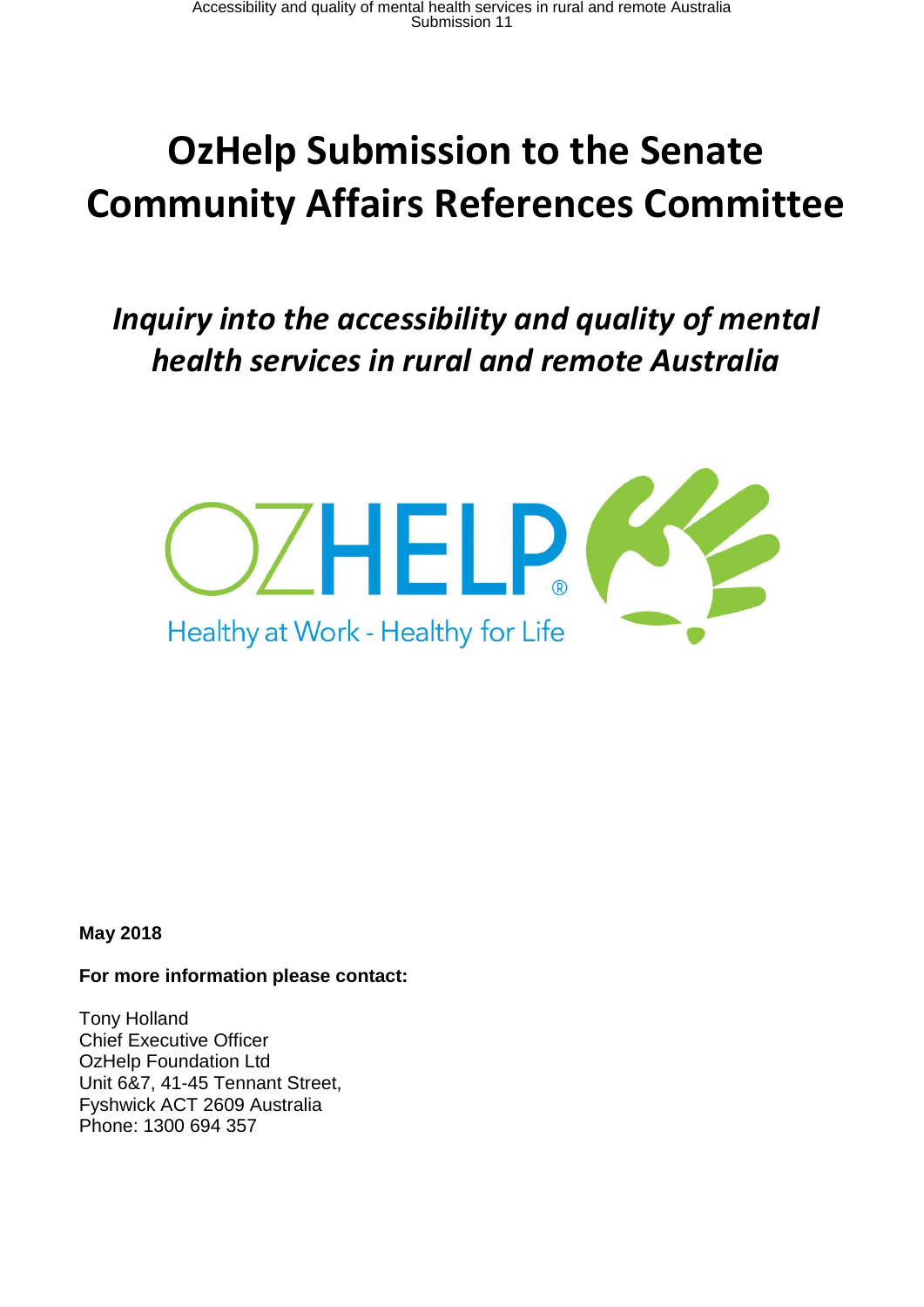#### **OzHelp Submission to the Senate Community Affairs References Committee: Inquiry into the accessibility and quality of mental health services in rural and remote Australia**

### 1. Introduction

OzHelp welcomes this inquiry and will be keenly tracking its progress and outcomes. Access to services and supports is something that those of us who live in a capital city take for granted. Suicide is the leading cause of death in 15 to 44 year-old people (ABS, 2016), close to twice as likely for people living in remote and very remote areas than people living in major cities (AIHW, 2017), 3 times more likely for men than women, and more than twice as likely for Aboriginal and Torres Strait Islander people than non-indigenous Australians (ABS, 2016). It's clear that preventative measures need to reach a socially, culturally and geographically broad range of people. Through ground-breaking, online screening and educational tools, backed up by real time supports via phone or face to screen technology, OzHelp is making suicide prevention accessible to workers nation-wide, regardless of workplace size, location or remoteness.

OzHelp has been in the business of frontline suicide prevention for 16 years, focussed on reaching workers in male dominated industries. We provide face-to-face and online health screening, support and counselling and deliver training directly and through our licensees. We have extensive experience in delivering services in regional and remote Australia such as our work with JKC Australia's LNG project outside of Darwin, barge workers off the coast of Western Australia and other workers in the Pilbara region, and workers from central Queensland to Bourke, Mudgee and the NSW South Coast, to name just a few.

Our strategy for the last two years has been to build our online services so that we can have a broader reach. A key element of this expansion has been to leverage the benefits of online engagement coupled with direct human-human engagement. We have deployed a demo of our health screening and support tool at [ozhelpconnect.org.au.](http://www.ozhelpconnect.org.au/)

Whether via our digital platforms or our face-to-face services, OzHelp aims to provide a pathway for people to more readily engage with health and community services. Our engagement model is focussed on breaking through barriers to help-seeking, and generating greater awareness of and interest in health and wellbeing.

While each of the terms of reference of this inquiry are of interest and relevance to OzHelp, this submission aims to highlight our experience in relation to two key areas: attitudes towards mental health services; and opportunities that technology presents for improved service delivery. Our interest in being heard in the process of this inquiry is rooted in three core beliefs that drive OzHelp's service delivery.

#### *OzHelp believes:*

*Suicide is preventable;*

*Optimal wellbeing is achievable; and*

*Early intervention supports should be available to everyone regardless of geographic location.*

We would welcome an opportunity to appear at your committee to talk about our experience in delivering mental health services in rural and remote Australia.

*4*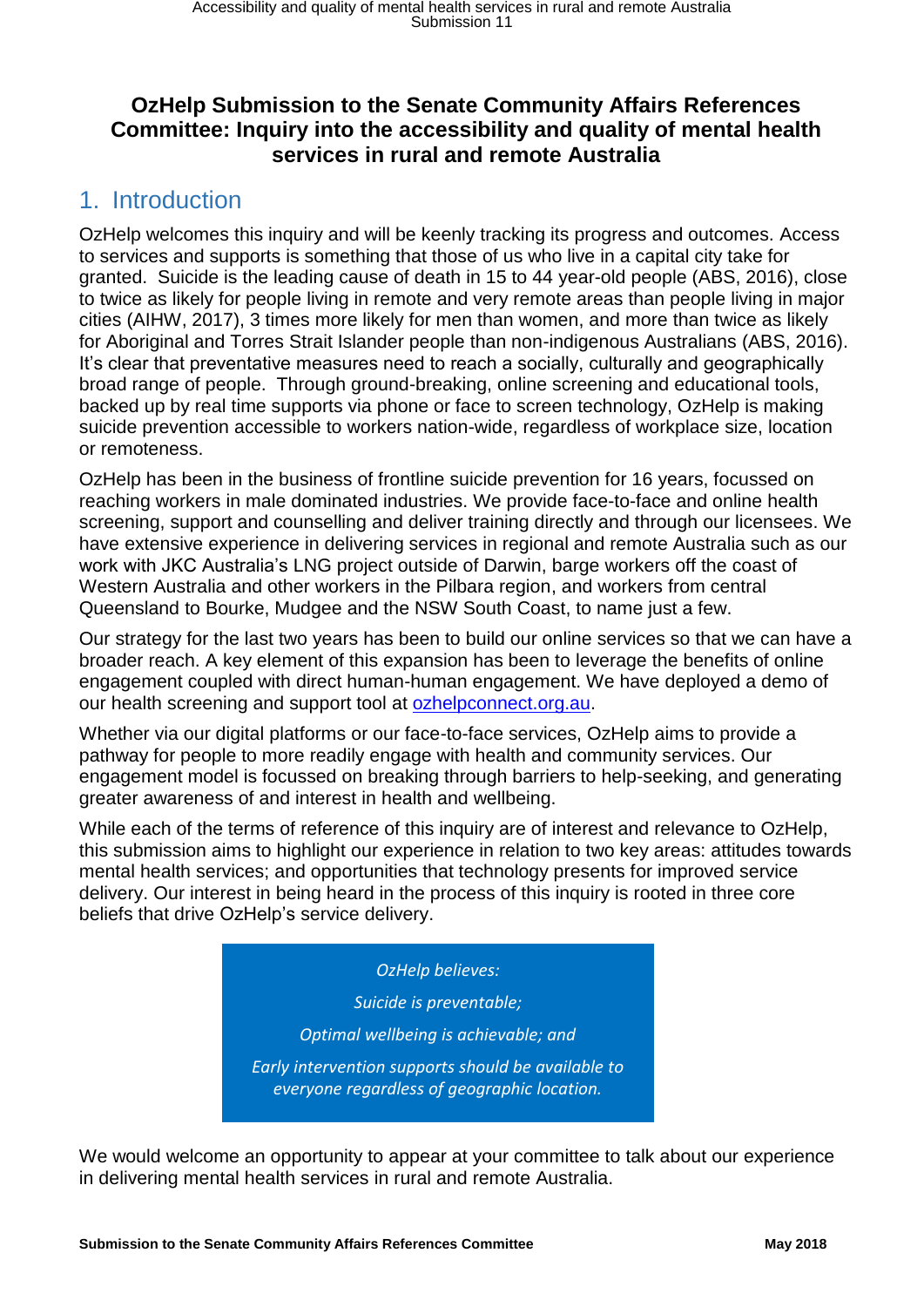## 2. OzHelp's Focus

OzHelp's core objective is to prevent the suicide of working people in metropolitan, rural and regional Australia. OzHelp's service delivery model is centred on the premise that employers have a vital role in the health and wellbeing of their workforce and the wider community in which they operate. We partner with these workplaces to increase awareness of the importance of health and wellbeing and to improve help-seeking behaviours across the workforce. We believe that every workplace can play a role in reducing the incidence of suicide in Australia.

OzHelp's service delivery model, founded on a solutions focussed approach, revolves around the notion of redirecting the focus towards what people want, wellbeing, rather than solely on preventing what people don't want, such as poor mental health. Research shows that wellbeing is the single most important predictor of good self-rated health (Akkaway et al, 2016), suggesting that measurable improvements in self-rated health are likely to be achieved by programs that have this more positive health promotion focus (Wilson, 2018).

## 3. Attitudes Towards Mental Health Services

As OzHelp's client base is predominantly workers in male dominated industries. A significant portion of this group consider mental health to be something to ignore, whereas physical health, being more tangible, is a lot more approachable (Hall & Partners Open Mind, 2012). Many men have the perspective, especially in rural Australia, that approaching a mental health service is in itself an admission of weakness or not being strong enough to deal with challenges independently (Hall & Partners Open Mind, 2012). OzHelp's experience is that an initial engagement with clients that has the dual focus of: physical health; and goals oriented (wellbeing), opens the door for those more challenging topics such as mental health and suicide. OzHelp frontline staff are highly skilled at taking these small opportunities to engage with our clients further, and start the process of building resilience and capacity to support the health and wellbeing of those around them.

Leveraging this experience and the evidence base that supports it, OzHelp works with employers and communities to reduce the stigma around mental health and help-seeking behaviours. In doing so we have been able to reach into pockets of the population that consider mental health services to be for "other" people. Rural and regional Australia represents a significant portion of this target group and OzHelp's growing digital capacity is breaking down the barriers and creating more palatable ways for people to start on their helpseeking journey.

## 4. Opportunities that Technology Presents for Improved Service **Delivery**

Research indicates that the internet is commonly the first place a man will go to seek answers as it provides an anonymous platform to gain information and determine options without disclosing their vulnerability (Hall & Partners Open Mind, 2012). From this starting point OzHelp has carefully designed its online services to appeal to the broadest possible audience. The added benefit of the initial client interface being digital is that it provides a cost efficient way of reaching a large scale audience unhindered by geographical location or remoteness. Recent research into the return on investment from investment in mental health reform, conducted by Mental Health Australia and KPMG, found that e-Health interventions have the potential to deliver a short term return on investment of 1.60 for every \$1 spent (Mental Health Australia & KPMG, 2018).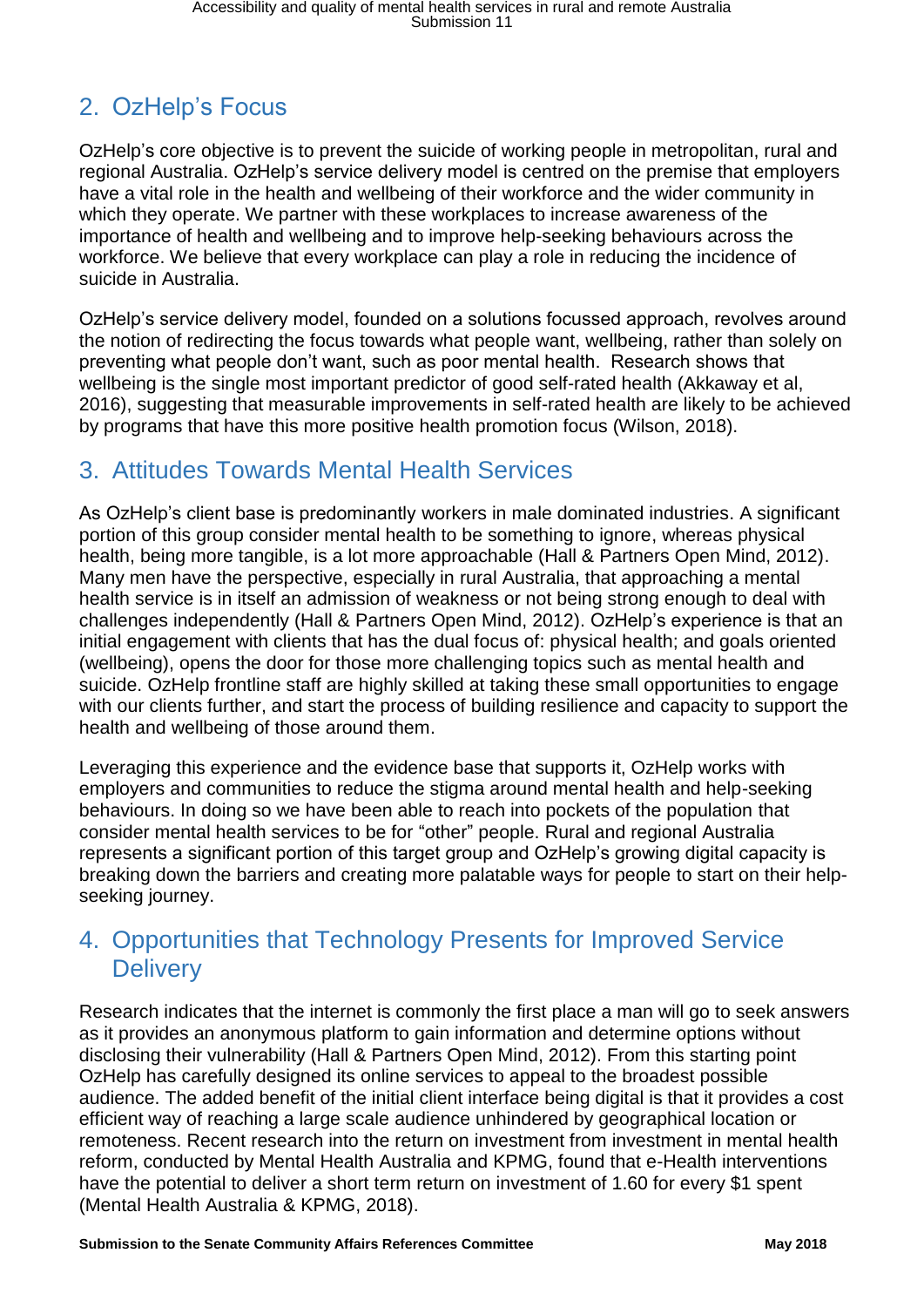In the course of delivering its online facilitated services, OzHelp has learned three key lessons:

#### 4.1. Whole of Person Approach

It's important to approach a person's broader health and wellbeing in the effort to improve mental health and prevent suicide. OzHelp's whole of person focus recognises that mental health is not a discrete element of a person's health. The intersection of a person's mental health with their physical, emotional and social wellbeing provides a vital opportunity to engage with hard to reach and reluctant help-seekers, for example males and those living in rural and remote areas. Our focus on all elements of a person's health and our unique service delivery model that is tailored to engage those portions of the population that tend to be averse to seeking support, allows us to build capacity across communities and contribute to increased awareness of health and wellbeing matters on a broader scale.

#### 4.2. Digital Platform Enabling Human Interaction

In the field of digital health solutions, online platforms that are leveraged to enable human interaction provide best practice digital delivery of services. Research has shown that a mix of self-service (via a digital platform) and human service channels (humanhuman interaction) improve client engagement on a number of levels including client loyalty and retention (Barrett, Davidson, Prabhu & Vargo, 2015), user commitment to a task (Scherer, Wünderlich & Wangenheim, 2014) and user trust in the service being delivered (Wunderlich, Wangenheim & Bitner, 2012).

OzHelp has developed and implemented a model that moves from self-service engagement with an online tool to screen and raise awareness around health and wellbeing, to direct telephone or face-to-screen contact supporting the outcomes of the online experience. This avenue provides the client with the opportunity to receive supports that are responsive to their individual needs in an environment that maximises ability to control the extent to which they choose to engage, while optimising their access to tailored information.

#### 4.3. Positive Wellbeing Focus Engages Whole Population

In general the large proportion of the population who consider themselves to be of reasonable health, tune out of the mental health public dialogue if they don't have an explicit interest in it. OzHelp's approach of engaging people on the basis of a wellbeing focus, not only allows us to equip those who at some stage will dip into periods of compromised health, but also to reduce stigma and build capacity within communities to respond in a more productive way to mental illness. OzHelp's approach engages the whole population rather than only those who consider themselves to be unwell. This broadens the reach of suicide prevention awareness and gets whole communities involved in the national dialogue and action around mental health.

A flow on benefit of OzHelp's broadening reach via digital platforms is the access it provides to large amounts of health and wellbeing data. De-identified, this data allows OzHelp to facilitate and participate in research projects that seek to better understand the population that it serves. Currently, OzHelp is partnered with the University of Wollongong in an evaluation project to ensure our service delivery is in line with best practice in mental health service delivery.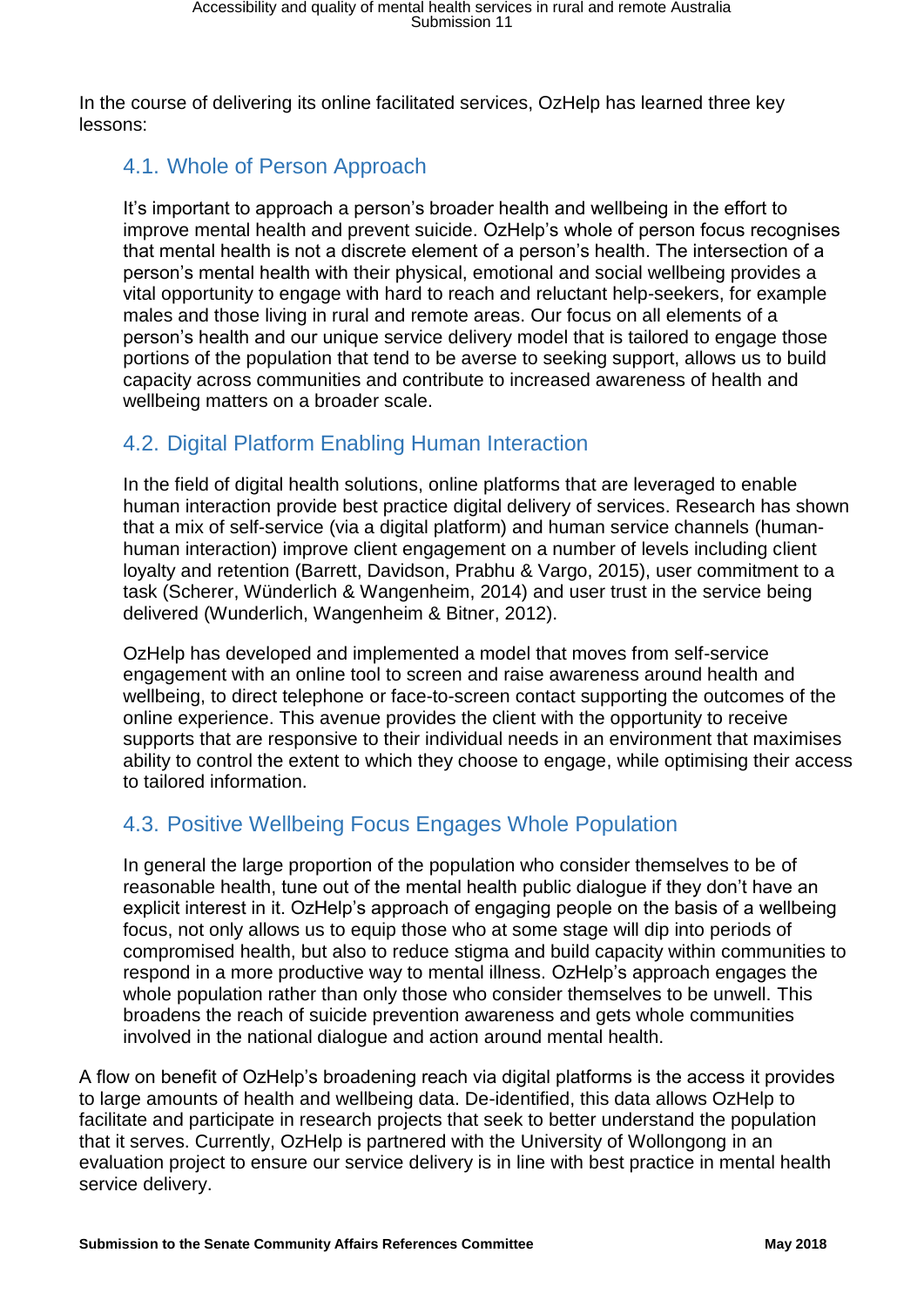It's important to note that connectivity, specifically rural and remote access to reliable internet services, is vital to ensuring that technology is a feasible vehicle for the optimisation of mental health services. Research conducted by Flinders University's Centre for Research Excellence in the Social Determinants of Health Equity, found that only 12% of those living in the most socio-economically disadvantaged outer regional areas have access to fibre-to-thepremise or fibre-to-the-node technology (the best broadband solution available), compared with 88% of those living in the least socially disadvantaged outer regional areas (Centre for Research Excellence in the Social Determinants of Health Equity, 2017). While this research reflects 2016 data and may well have changed with the progress of the National Broadband Network rollout, the significant gap is indicative of inequality that is experienced.

OzHelp's partnership with employers helps to mitigate this limitation through the propagation of the notion of a collective responsibility for mental health and health and wellbeing in general. The reduced stigma around mental illness and greater openness towards health and wellbeing that this generates helps to broaden avenues for engagement with services.